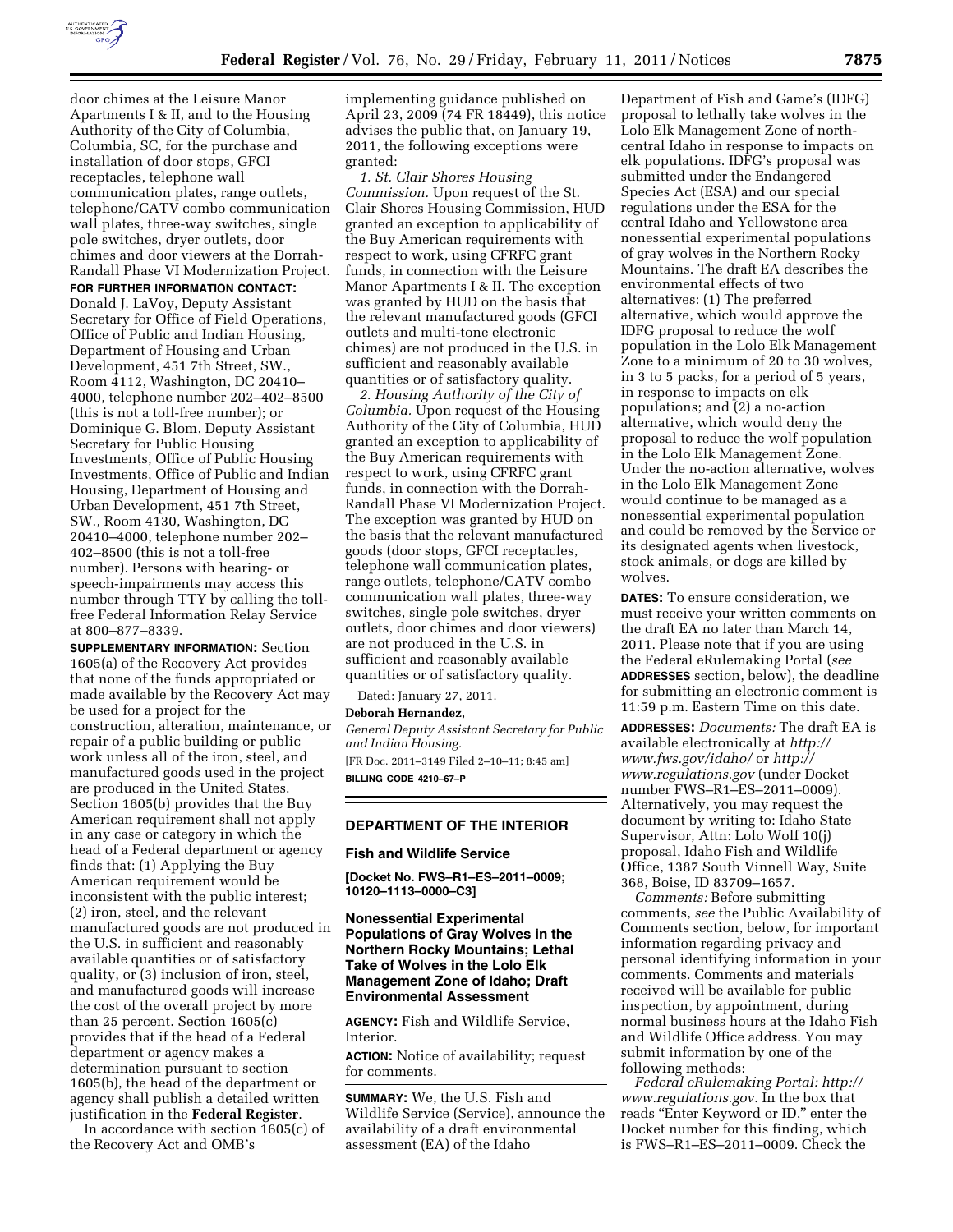box that reads ''Open for Comment/ Submission,'' and then click the Search button. You should then see an icon that reads ''Submit a Comment.'' Please ensure that you have found the correct document before submitting your comment.

*U.S. mail or hand-delivery:* Public Comments Processing, Attn: FWS–R1– ES–2011–0009; Division of Policy and Directives Management; U.S. Fish and Wildlife Service; 4401 N. Fairfax Drive, Suite 222; Arlington, VA 22203.

We will post all information we receive on *[http://www.regulations.gov.](http://www.regulations.gov)*  This generally means that we will post any personal information you provide us (*see* the Public Availability of Comments section below for more details).

# **FOR FURTHER INFORMATION CONTACT:**

Brian Kelly, Idaho State Supervisor, U.S. Fish and Wildlife Service, Idaho Fish and Wildlife Office (*see* **ADDRESSES** above), at 208–378–5243; or *brian*\_*t*\_*[kelly@fws.gov](mailto:brian_t_kelly@fws.gov)* (e-mail). Individuals who are hearing impaired or speech impaired may call the Federal Information Relay Service (FIRS) at 800–877–8339.

### **SUPPLEMENTARY INFORMATION:**

# **Background**

We are evaluating whether or not to authorize lethal take of wolves in an ESA-designated nonessential experimental population in the Lolo Elk Management Zone (Lolo Zone) in the State of Idaho. The Lolo Zone is 1 of 29 elk-management zones in Idaho. The proposed action is in response to a proposal from the Idaho Department of Fish and Game (IDFG) to reduce gray wolf predation on the wild elk population in the Lolo Zone for a period of 5 years.

In 1974, Northern Rocky Mountain gray wolves (*Canis lupus irremotus*), as well as three other gray wolf subspecies, were listed as endangered under the authority of the Endangered Species Act of 1973 (ESA; U.S.C. 1531 *et seq.*) (January 4, 1974; 39 FR 1171). In 1978, the List was updated to reflect new taxonomic information related to gray wolf subspecies, and also the fact that all gray wolf subspecies in the coterminous United States and Mexico were threatened or endangered (43 FR 9607).

ESA Amendments of 1982 (Pub. L. 97–304) made significant changes to the ESA, including the creation of section 10(j), which provides for the designation of specific populations of listed species as ''experimental.'' Under previous authorities in the ESA, the U.S. Fish and Wildlife Service (Service) was permitted

to reintroduce a listed species into unoccupied portions of its historical range for conservation and recovery purposes. However, in some cases, local opposition to reintroduction efforts from parties concerned about potential restrictions under sections 7 and 9 of the ESA, made reintroductions contentious or even socially unacceptable.

Under ESA section 10(j), a listed species reintroduced outside of its current range—but within its historical range—may be designated, at the discretion of the Secretary of the Interior, as "experimental." This designation increases the Service's flexibility and discretion in managing reintroduced endangered species, because the Service treats experimental populations as threatened species (with a few exceptions) and may promulgate special regulations for threatened species that provide exceptions to the take prohibitions under section 9 of the ESA.

On November 22, 1994, we designated portions of Idaho, Montana, and Wyoming as two nonessential experimental population areas for the gray wolf under section 10(j) of the ESA: The Yellowstone Experimental Population Area (59 FR 60252) and the Central Idaho Experimental Population Area (59 FR 60266). These designations, which are found in the Code of Federal Regulations (CFR) at 50 CFR 17.40(i), assisted us in initiating gray wolf reintroduction projects in central Idaho and in the Greater Yellowstone Area (GYA). At that time, special regulations under section 10(j) allowed, among other things, livestock producers to lethally remove wolves in the act of killing, wounding, or biting livestock, and allowed the Service to lethally remove problem wolves. The 1994 designation did not contemplate removing wolves to protect wild game species.

After being reintroduced to central Idaho in 1995 and 1996 as a nonessential experimental population under section 10(j) of the ESA, wolves achieved biological recovery objectives in 2002. Following biological recovery, the 1994 ESA 10(j) rule was amended in 2005 to give State and Tribal governments a role in gray wolf management under Service-approved wolf management plans and to allow lethal take of wolves in response to ''unacceptable impacts'' to wild ungulate populations (70 FR 1286). The 10(j) rule was amended again in 2008 to clarify the definition of ''unacceptable impact'' and the factors the Service must consider when a State or Tribe requests an exception from the take prohibitions

of the ESA in response to wolf impacts on wild ungulate populations (73 FR 4720).

Under the 2008 10(j) rule, States or Tribes may lethally take wolves within the experimental population if wolf predation is having an unacceptable impact on wild ungulate populations (deer, elk, moose, bighorn sheep, mountain goats, antelope, or bison) as determined by the respective State or Tribe, provided that the State or Tribe prepares a science-based document that: (1) Describes the basis of ungulate population or herd management objectives, which data indicate that the ungulate population or herd is below management objectives, which data indicate that wolves are a major cause of the unacceptable impact to the ungulate population or herd, why wolf removal is a warranted solution to help restore the ungulate population or herd to State or Tribal management objectives, the level and duration of wolf removal being proposed, and how ungulate population or herd response to wolf removal will be measured and control actions adjusted for effectiveness; (2) demonstrates that attempts were and are being made to address other identified major causes of ungulate herd or population declines, or the State or Tribe commits to implement possible remedies or conservation measures in addition to wolf removal; and (3) provides for an opportunity for peer review and public comment on their proposal prior to submitting it to the Service for written concurrence. In conducting peer review, the State or Tribe must: (i) Conduct the peer review process in conformance with the Office of Management and Budget's Final Information Quality Bulletin for Peer Review (70 FR 2664), and include in their proposal an explanation of how the Bulletin's standards were considered and satisfied; and (ii) obtain at least five independent peer reviews from individuals with relevant expertise; these individuals must not be staff employed by the State, Tribal, or Federal agency directly or indirectly involved with predator control or ungulate management in Idaho, Montana, or Wyoming.

Before authorizing lethal removal of wolves in response to "unacceptable" wild ungulate impacts, the Service must determine whether an unacceptable impact to wild ungulate populations or herds has occurred. We also must determine that the proposed lethal removal is science based, will not contribute to reducing the wolf population in the State below 20 breeding pairs and 200 wolves, and will not impede wolf recovery.